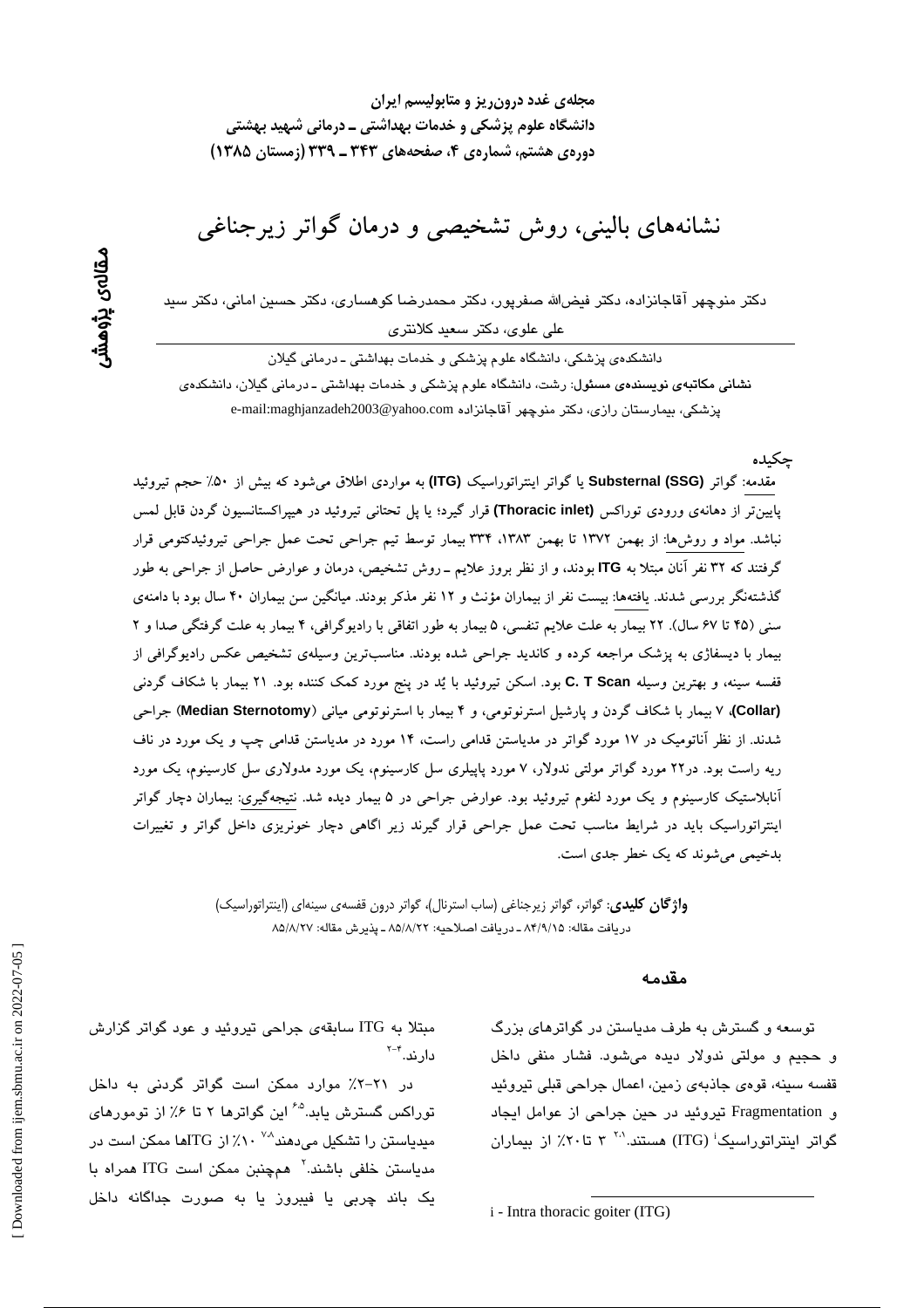مدیاستن قدامی یا خلفی و یا به گواتر متصل باشد. گاهی ممکن است ITG یشت تراشه یا مری قرار داشته باشد.<sup>۱۱-۹</sup> در ١٧ تا ٣٢٪ بيماراني كه جراحي مي شوند ITG بدون علامت است و در عکس قفسه سینه به طور اتفاقی کشف می شود. در این بیماران به خاطر عوارض خطرناک بعدی مانند خونریزی و بدخیمی بهتر است گواتر به طور پروفیلاکسی جراحی شود.<sup>\\</sup> در زنان ITG شایعتر است و سن بروز آن از ۴۵ سالگی به بالا است. شایعترین علامت ITG مشكلات تنفسى است.<sup>71</sup> تشخيص ITG با عكس قفسه سینه و سیتی اسکن است. در ۶۰ تا۹۰٪ از بیماران مبتلا به گواتر داخل سينهاى، عكس قفسه سينه علايم غيرطبيعى را نشان مے دھد. ۴۶۸۳

CT-Scan وسیلهی بسیار مهمی است که میتواند میزان گسترش گواتر را به داخل توراکس نشان دهد.<sup>۱۳ـ۸</sup> سونوگرافی هم گاهی در این مورد کمککننده است.<sup>۱۲</sup> به عنوان جایگزین ید میتوان از CT-scan و MRI استفاده کرد.<sup>۱۳-۶</sup>

تمام بيماران مبتلا به ITG بايد تحت عمل جراحي قرار گیرند زیرا ساپرشنڌراپی<sup>؛</sup> در آنها مؤثر نیست. همچنین تمام بیماران مبتلا به ITG بهتر است در شرایط مناسب عمل شوند زیرا به تدریج دچار مشکلات تنفسی شده و اگر تغییرات بدخیمی در آنها ایجاد شود, براحتی قابل تشخیص نست. اسا

در بیماران مبتلا به گواتر بزرگ یا توأم با سندرم Superior vena cava و یا مواردی که شک قوی به کانسر وجود دارد، و یا قبل از عمل نتوانیم ITG را از تودهی مدیاستن افتراق دهیم بهتر است از استرنوتوم*ی* میانی<sup>ة</sup> استفاده نماییم.'' در مورد راههای تشخیصی اختلاف نظر زیادی در مورد اسکن ایزوتوپ تیروئید با ید Idon و MRI وجود دارد<sup>۲۰۱۳</sup> هدف از این بررس*ی* نشان دادن نحوه*ی* بروز علایم، راههای تشخیصی و نحوهی درمان گواتر زیر جناغی (ساباسترنال) میباشد.

# موا د و روشها

طی ۱۲ سال (۱۳۸۳–۱۳۷۲) ۳۳۴ بیمار تحت عمل جراحی تیروئیدکتومی قرار گرفتند .از این تعداد ۳۲ نفر به ITG مبتلا بودند. پروندهی بیماران از نظر سن، جنس، نجوهی بروز

علایم، راههای تشخیص، نحوهی درمان و عوارض زودرس و ديررس جراحي بررسي شد.

همهی بیماران در وضعیت جراحی تیروئید بر روی تخت عمل قرار گرفتند. امکان استرنوتومی همیشه وجود داشته است. در بیماران ایتدا انسزیون گردنی<sup>iii</sup> داده و سعی شد پس از لیگاتور و قطع شریان تیروئید فوقانی و تحتانی با یک يا دو انگشت چسبيده به کپسول تيروئيد وارد ميدياستن شده و تیروئید را به داخل گردن هدایت نموده و آن را رزکسیون کنیم. در شرایط مشکل، سعی شد تیروئید به صورت قطعه قطعه" و در صورت اشکال در رزکسیون با پارشیل استرنوتومي تيروئيد خارج شد.

در مواردی که قبل از عمل مشکوک به چسبندگی شدید، كانسر، سندرم Superior Vena Cava و يا تومور مدياستن بودیم با برش استرنوتومی میانی تیروئیدکتومی انجام شد.

در یک مورد که تودهای در ناف ریهی راست بیمار وجود داشت، با شک به لنفوم یا متاستاز، میدیاستینوتومی انجام شد ولی گزارش پاتولوژی، تیروئید اکتوپیک را تأیید کرد.

## بافتهها

در بررسی حاضر، ۲۰ نفر (۶۲/۵ درصد) مؤنث و ۱۲ نفر (۳۷/۵ درصد) مذکر بودند. میانگین سنی بیماران ۴۰ سال (۴۵ تا ۶۷ سال) بود. گسترش تیروئید در ۱۷ مورد در مدیاستن قدامی راست، در ۱۴ مورد مدیاستن قدامی چپ و یک مورد در ناف ریه راست بود. ۹ بیمار سابقهی قبلی جراحی تیروئید داشتند. مدت زمان وجود علایم در بیماران ۶ ماه الی ۱۰ سال بود و در زنان این زمان طولانیتر از مردان بود. علایم بیماران در جدول ۱ آمده است. شایعترین علامت بیماری، تنگی نفس بود. قابل ذکر است که گاه در یک بیمار چند علامت بالا با هم وجود داشت.

۶ بیمار با تنگی نفس شدید مراجعه کرده بودند که نیاز به لولهگذاری تراشه و عمل اورژانس داشتند. در ۲۸ بیمار آزمونهای تیروئید طبیعی بود، و در ۴ بیمار پرکاری تیروئید وجود داشت. در ١٢ نفر از بيماران قبل از عمل FNA انجام شد که در ۴ بیمار پاپیلری سل کارسینوم و در ۲۲ مورد

iii- Collar

i- Suppression therapy

ii- Median Sternotomy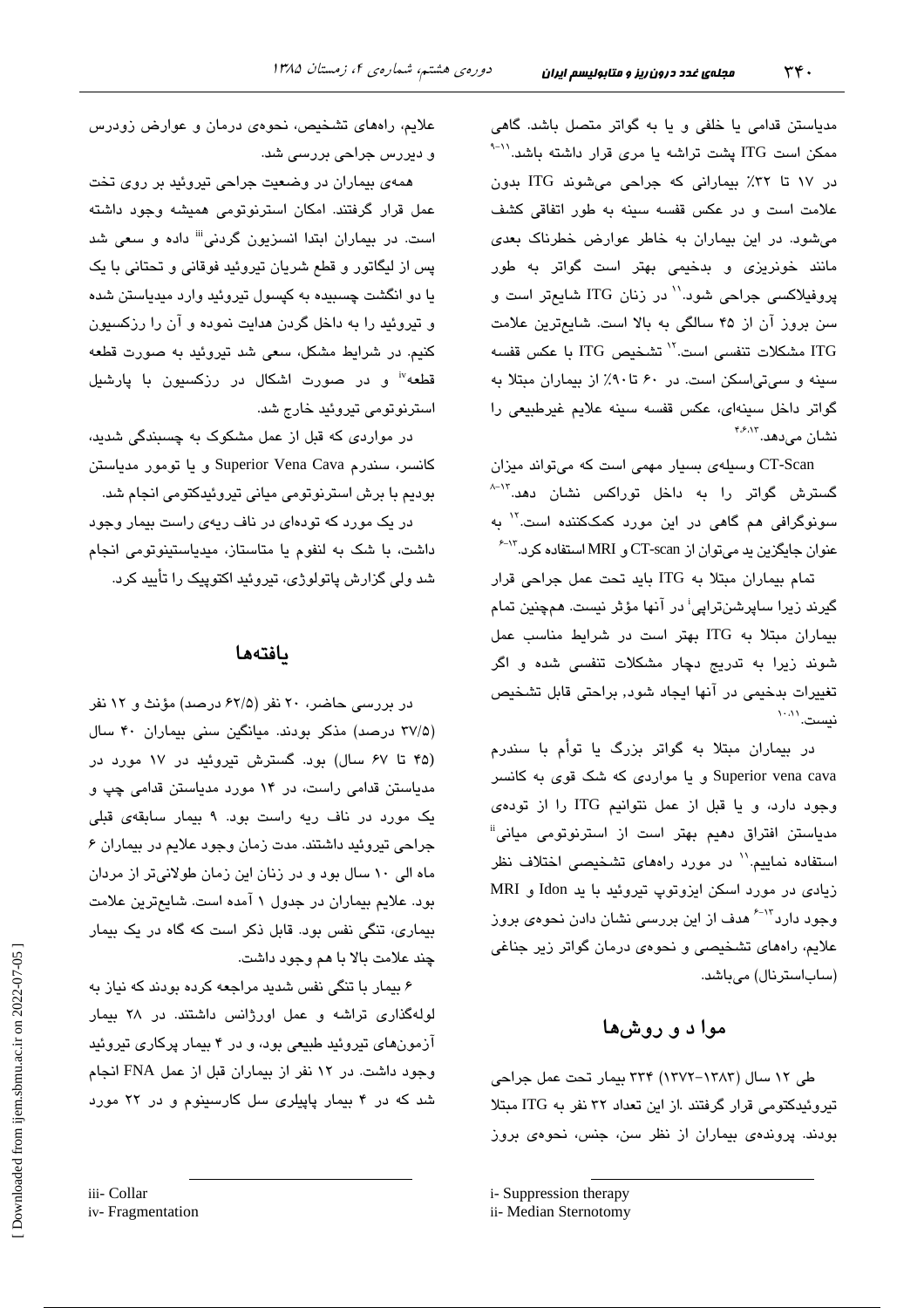در تمام بیماران CT-Scan انجام شد که محل دقیق توده را نشان داد و در ۲۶ مورد ارتباط بین تیروئید گردنی و توراسیک به خوبی آشکار شد. اسکن ایزوتوپ تیروئید یا بد ١٣١ در ٢۶ بيمار انجام شدولي فقط در ۵ بيمار جذب يد در قسمت داخل توراکس نشان داده شد.

قفسهی سینه انجام شد که نمای آن غیرطبیعی بود.

جدول ۱– علایم بالینی بیماران مبتلا به گواتر زیرجناغی

| نشانههای بالینی     | تعداد | درصد |
|---------------------|-------|------|
| تنگی نفس            | ۲۲    | ۶۸   |
| توده در گردن        | ۱۲    | ٣٧   |
| ديسفونى             | ۴     | ۱۲   |
| ديسفاژی             | ۲     | ۶    |
| گرفتگی صدا          | ۴     | ۱۲   |
| بیشتر از ۴ علامت    | ۴     | ۱۲   |
| (اتفاقي) بدون علامت | ۵     | ۱۵   |

در ۲۱ بیمار با انسزیون گردنی، در ۷ بیمار با انسزیون کولار یا پارشیل استرنوتومی و در ۴ بیمار با استرنوتومی میانی تیروئیدکتومی انجام شد. لوبکتومی و ایسمکتومی در ۱۶ بیمار انجام گرفت. ساب توتال تیروئیدکتومی در ۱۲ بیمار و debunking در ۴ بیمار انجام شد. ۴ بیمار به تراکئوستومی نياز پيدا كردند.

گزارش پاتولوژی بیماران در جدول ۲ آمده است. عوارض زودرس پس از جراحی بیماران مبتلا به گواتر زیرجناغی (SSG<sup>)</sup> در جدول ۳ نشان داده شده است. شایع ترین عارضه پس از عمل دیسفونی بوده است که در ۴ مورد نیاز به تراکئوستومی وجود داشت.

مدت پیگیری بیماران ۲ الی ۵ سال بود. بیمار مبتلا به کارسینوم آناپلاستیک پس از ۶ ماه و بیمار مبتلا به لنفوم تیروئید پس از یک سال فوت نمودند. بیمار مبتلا به مدولاری سل کارسینوم پس از ۳ سال فوت نمود. در بیماران مبتلا به پاپیلری سل کارسینوما طی مدت پیگیری ۵ ساله مرگ وجود نداشت. عوارض دیررس جراحی در بیماران مبتلا به گواتر زیرجناغی در جدول ۴ آمده است.

جدول ۲– گزارش پاتولوژی بیماران مبتلا به گواتر زيرجناغى

| گواترمولتی ندولار           | ۲۲ مورد | ۶۸/۸ درصد |
|-----------------------------|---------|-----------|
| پاپیلر <i>ی</i> سل کارسینوم | ۷ مورد  | ۲۱/۹ درصد |
| مدولاری سل کارسینوم         |         | ۳/۱ درصد  |
| آناپلاستیک کارسینوم         |         | ۳/۱ درصد  |
| لنفوم تيروئيد               |         | ۳/۱ درصد  |

جدول ٣- عوارض زودرس پس از جراحی بیماران مبتلا به گواتر زيرجناغي

| عوارض           | تعداد | درصد |
|-----------------|-------|------|
| ديسفونى         | л     | ۲۵   |
| تنگی نفس        | ۶     | ۱۸   |
| خونريز <i>ى</i> | ۲     | ۶    |
| آسيب عصب راجعه  | ۲     | ۶    |
| میپرکلسمی       |       | ۶    |
|                 |       |      |

جدول ۴- عوارض دیررس پس از جراحی در بیماران مبتلا به گواتر زیرجناغی

| عوارض           | تعداد | درصد |
|-----------------|-------|------|
| تنگی نفس        |       | ۶    |
| ديسفونى         |       | ۶    |
| ھیپرکلسمی دایمی |       |      |
| کمکاری تیروئید  |       | ç    |
|                 |       |      |

### بحث

در مورد ITG و اپیدمبولوژی آن بحثهای مختلفی وجود دارد. میزان شیوع، جنس و سن ابتلا در مطالعهی حاضر اختلافی با مطالعههای دیگر ندارد.<sup>۲</sup> در بررسی مطالعههای یزشکی، ITG و SSG در مقایسه با گواتر گردنی، در سنین بالاتری خود را نشان میدهند و این اختلاف سن بروز مربوط به طولانی بودن گواتر است که تنها عامل سبب شناختی گزارش شده میباشد.<sup>۱٬۸۵</sup>

تغییرات بدخیمی ناشایع است و مهمترین عامل خطرزا برای تغییرات بدخیمی در ITG سن و مدت ابتلای گواتر است.<sup>۱۱-۲</sup> در بررسی حاضر علایم واضح در مراحل اولیهی

i- Substernal goiter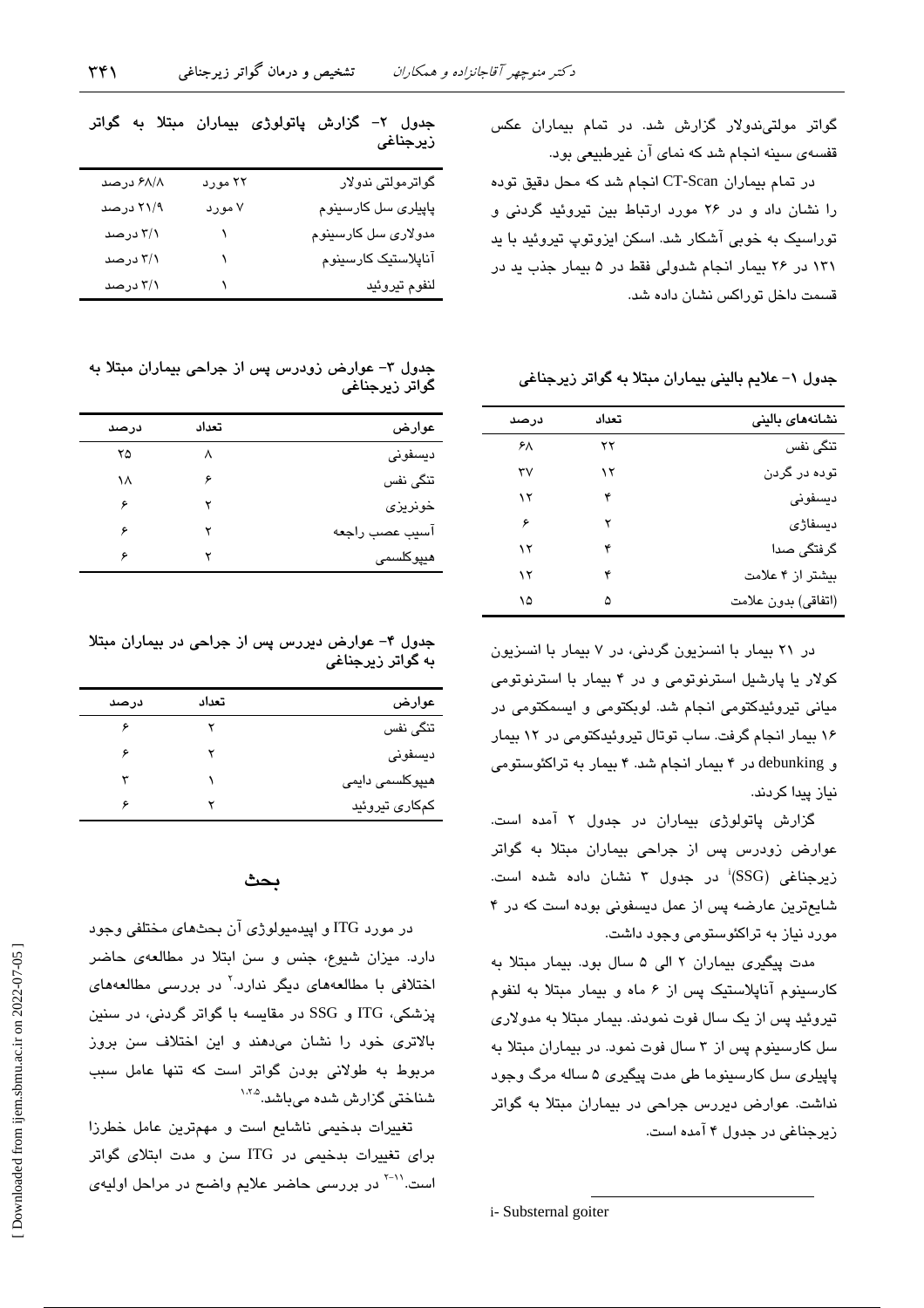٣۴٢

کانسر در ITG وجود نداشت که با گزارشهای موجود مطابقت دارد.<sup>۲</sup> درد گردن در ITG در برخی موارد گزارش شده است<sup>۴۵</sup> ولی در بررسی حاضر چنین علامتی دیده نشد. تشخيص ضايعهها بدخيم در ITG بسيار مشكل و در مراحل اولیه غیر قابل تشخیص است اما در مراحل پیشرفته با اثر فشاری بر اعضای مجاور میتوان به بدخیمی شک کرد.<sup>۱۲-۱</sup> در بررسی حاضر بیماران مبتلا به ITG یا SSG در بعضی موارد با علایم شدید مراجعه کردند که مهمترین آنها تنگی نفس يو.د.

تشخیص بدخیمی با FNA و رادیوگرافی قبل از عمل مشکل است.<sup>۲-۱۳</sup> اما بروز بدخیمی در ITG باید حتماً در نظر گرفته شود.<sup>۲۰۲</sup> در مورد نحوهی تشخیص ITG اختلاف نظر وجود دارد، اما CT-Scan از حساسیت زیادی برخوردار است. رادیوگرافی قفسه سینه (CXR) در بیشتر موارد ITG غیرطبیعی است.<sup>۱۳-۶</sup> در بعضی گزارشها استفادهی وسیع از CT-Scan و MRI توصیه نمیشود مگر آن که نوع ITG سىبار يىچىدە باشد. <sup>۶،۱۳</sup>

استفاده از ید رادیواکتیو برای تشخیص ITG ممکن است باعث تنگی نفس شود و راههای تنفسی را دچار التهاب شدید و بیماری را به یک وضعیت اورژانس تبدیل کند. در این موارد بايد خيلى احتياط كرد.<sup>١٢</sup> همچنين استخوان جناغ (استرنوم) و ترقوه (كلاويكل) باعث سايهى استخوانى ايجاد میکنند و به همین دلیل اسکن با ید مفید واقع نمیشود.<sup>۱۳–۸</sup> با وجود پیشرفت وسایل تشخیصی، هنوز تشخیص ITG و افتراق آن با تومورهای مدیاستن با مشکلات زیادی مواجه است.<sup>۶-۶</sup> علایم ITG بیشتر مربوط به میزان گسترش و بزرگی آن است که با علایم تنفسی خود را نشان میدهد.<sup>۹٬۱۱</sup> در بررسی حاضر نیز اکثر بیماران با مشکلات تنفسی مراجعه نمودند. گاهی ITG به صورت هیپرتیروئیدی ظاهر میشود که به این امر توجه نمیشود و بیماران به عنوان بیمار قلبی درمان میشوند.<sup>۱۲</sup>

در ITG پیچیده و طول کشیده بهتر است قبل از عمل برای بررسی تراشه و طنابهای صوتی لارنکوسکویی انجام شود و امکان تراکئوستومی را هم مد نظر باشد<sup>۱۵</sup> و تمام بيماران مبتلا به SSG تحت عمل جراحى قرار گيرند<sup>.\</sup> شايعترين راه جراحى انسزيون گردنى است و استرنوتومى در موارد نادری انجام میشود. عدهای پیشنهاد میکنند که استرنوتومی میانی را در مورد تودههای پیچیده یا کانسر به کار برد زیرا در شرایط فوق و وریدهای آن ناحیه برجسته و

تحت فشار هستند که باعث پارگی و هماتوم وسیع مدیاستن میشوند. بنا بر این انتخاب روش جراحی بستگی کامل به تجربه*ی* جراح دارد. <sup>۴،۷</sup>

در این گزارش جراحان ابتدا با انسزیون گردنی عمل را آغاز نموده، و در صورت پیچیدگی کار با استرنوتومی پارشیل عمل جراحی را به اتمام رساندند. در شرایط خاص و با توجه به CT-Scan، بزرگی ITGو یا شک به کانسر از ابتدا با استرنوتومی میانی اقدام به تیروئیدکتومی شد. <sup>۴</sup> روش جراحی را چنان انتخاب کرد که کمترین خطر از نظر خونریز*ی* و هماتوم داشته باشد. <sup>۹،۱۴</sup> در مورد صدمه به عصب راجعه جراحي ITG با جراحي تيروئيد گردني اختلاف زیادی ندارد و به تجربهی جراح مربوط میشود.

دایسکشن عصب راجعه به طور روتین توصیه نشده است.<sup>۱۲-۲</sup> در گزارش کنونی همهی بیماران حین جراحی تیروئید و ITG عصب راجعه برهنه<sup>ن</sup>و تشریح نشد. در مورد تغییر صدا پس از جراحی در موقع بازسازی عضلات استرپ بايد دقت كافى وجود داشته باشد زيرا برش عضلهى استرپ و لخت کردن تراشه باعث تغییر صدا میشود.<sup>۱۵</sup> در این مورد هم در بررسی حاضر تفاوت خاصی در مقایسه با گزارشهای موجود وجود ندارد.<sup>۱۵</sup> در هنگام جراحی نباید کشش و تراکشن زیادی برای خارج کردن ITG انجام داد زیرا مانور فوق باعث کشش عصب راجعه میشود که بعدها موجب گرفتگی صدا خوا*هد* شد.<sup>۱۵</sup>

در مورد هیپوپاراتیروئیدیسم دایمی پس از عمل ITG گزارشهای مختلفی وجود دارد. علت آن را اشکال در پیدا کردن غدد پاراتیروئید در جراحی ITG ذکر میکنند.<sup>۱۴</sup> در این بررسی یک مورد هیپوپاراتیروئیدیسم دایمی وجود داشت. تراکئوستومی پس از جراحی به ندرت مورد نیاز است اما در موارد ابتلای عصب راجعه و یا تراشه توسط کانسرهای آناپلاستیک یا برخی دیگر از کانسرهای تیروئید، تراکئوستومی ضرورت پیدا میکند. `` در این گزارش در هفت بیماری که درگیری تراشه داشتند و مبتلا به تراکئومالاسی بودند برای تراکئوستومی اقدام شد. برای یک بیمار مبتلا به کانسر پاپیلری تیروئید ضمن تراکئوستومی اقدام به ید درمانی شد و سپس به تدریج تراکئوستومی خارج گردید. در تعدادی از بیماران دچار ITG سابقهی جراحی تیروئید مشاهده میشود<sup>.۲</sup> در ۹ بیمار گزارش حاضر هم سابقه*ی*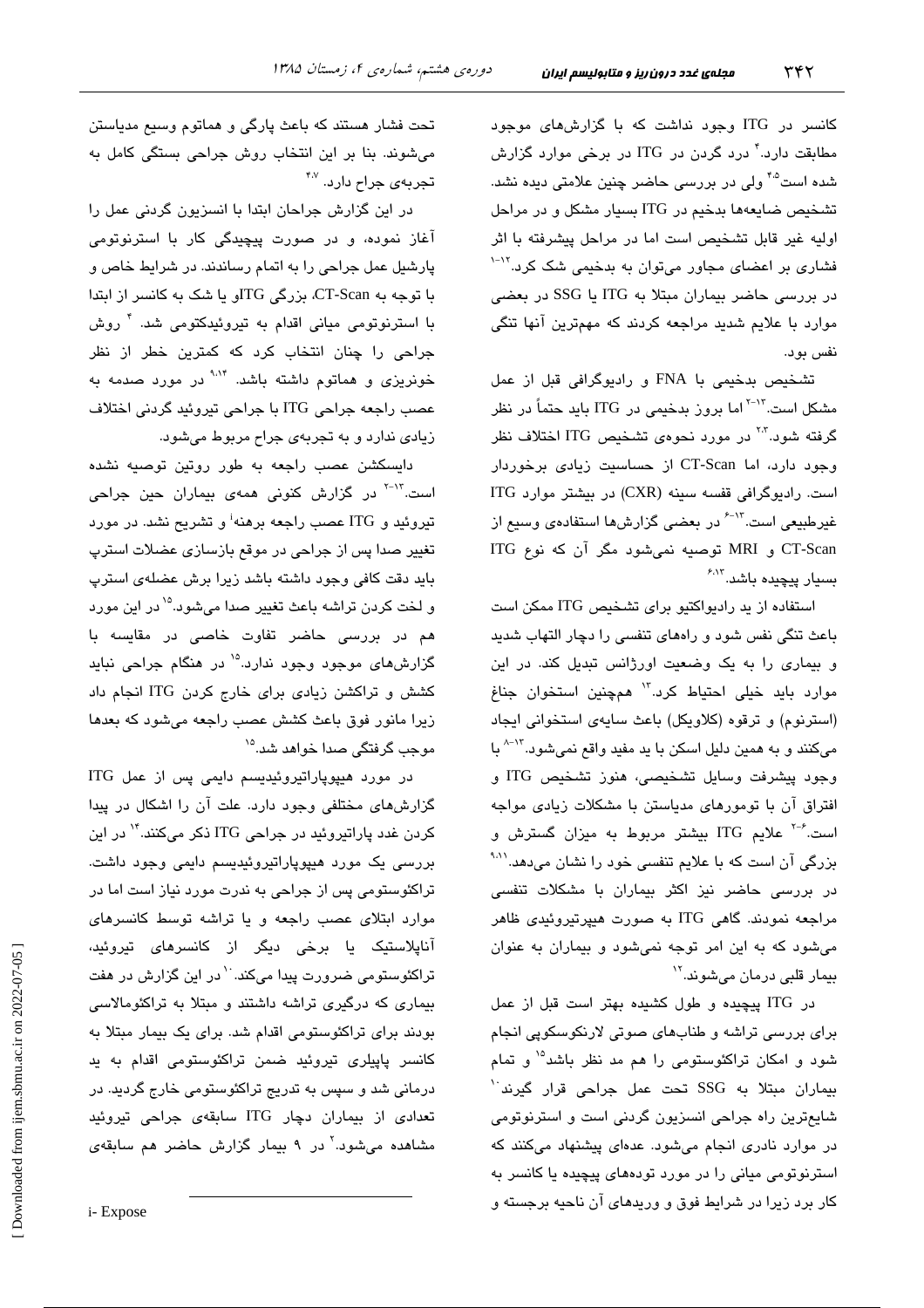.<br>تبدیل به کانسر وجود دارد، خونریزی در گواتر باعث اثر .<br>فشاری شدید بر تراشه و ایجاد یک وضعیت اورژانس مرشود. بنا بر این بهتر است تمام بیماران در شرایط مناسب تحت عمل جراحے قرار گیرند مگر آن که مشکلات قلبی ـ عروقي مانع ان حراجي شود.

## س**پاسگزار***ی*

.<br>نویسندگان از سرکار خانم گیلدا آقاجانزاده به خاطر همکاری صمیمانهشان سیاسگزاری میکنند. حراجی تبروئید وجود داشت و عمل حراجی را به خاطر جسیندگی دچار مشکل نمو د.

.<br>پیشآگهی بیماران مبتلا به ITG بسیار خوب است. گواتر درون قفسه*ی سیدهای ه*مراه با کانسرها*ی ب*ایی*لری* و مده لاری نتایج بسیار خوب داشته و میزان بقای مناسبی دار د<sup>۱۰۲</sup> اما در گواترهای بشت جناغی (رترواسترنال)، بیماران مبتلا به کانسر آنابلاستیک و لنفوج میزان بقا جدود شش ماه تا یک سال گزار ش شده است.<sup>۴</sup>

اکثر بیماران مبتلا به ITG و SSG معمولاً در سنین بالای ء<br>عمر قرار دارند و به سایرس درمانی باسخ نم*ی*دهند و انداز دی آن را کوچک نمے شود. همچنین به مرور زمان خطر

#### **References**

- 1. Shahlan DM*.* Surgical treatment of intrathoracic goiter. in: Cady B, Rossi RL. Surgery of the thyroid and parathyroid glands. Philadephia: Saunders 1991. p. 215.
- 2. Katlic MR, Grillo HC, Wang CA. Substernal goiter. Analysis of 80 patients from Massachusetts General Hospital. Am J Surg 1985; 149: 283-7.
- 3. Cho HT, Cohen TP, Som ML Management of substernal and intrathoracic goiter. Otalaryngol Head Neck Surg 1986: 94: 282-7.
- 4. De Andrade MA. A review of 128 cases of posterior mediastinal goiter. World J Surg 1977; 1: 789-97.
- 5. Decourcy YL and Dhticc CA.- Intrathoracic goiter: case report. AM J Surg.1944:64:257-262.
- 6. Lyons HA, Calvy GL, Sammons BP. The diagnosis and classification of mediastinal masses. 1. A study of 782 cases. Ann Intern Med 1959; 51: 897-932.
- 7. Gourin A, Garzon AA, Karlson KE. The cervicomediastinal approach to intrathoracic goiter. Surgery 1971; 69: 651-4.
- 8. Rieu M, Bekka S, Sambor B, Berrod JN, Fombeur JP. Prevalence of subclinical hyperthyroidism and relationship between. thyroid hormonal status and thyroids ultrasonography parameters patient with nontoxic nodular goiter. Clin Endocrinol (Ox); 1993-39.67.
- 9. Torres A, Arroyo J, Kastanos N, Estopa R, Rabaseda J, Agusti-Vidal A. Acute respiratory failure and tracheal obstruction in patients with intrathoracic goiter. Crit Care Med 1983; 11: 265-6.
- 10. Shaha AR, Burnett C, Alfonso A, Jaffe BM. Goiters and airway problems. Am J Surg 1989; 158: 378-80.
- 11. Siderys H, Rowe GA. Superior vena caval syndrome caused by intrathoracic goiter. Am J Surg 1970; 36: 446-50.
- 12. Miller MR, Pincock AC, Oates GD, Wilkinson R, Skene-Smith H. Upper airway obstruction due to goitre: detection, prevalence and results of surgical management. Q J Med 1990; 74: 177-88.
- 13. Park HM, Tarver RD, Siddiqui AR, Schauwecker DS, Wellman HN. Efficacy of thyroid scintigraphy in the diagnosis of intrathoracic goiter. Am J Roentgenol 1987; 148: 527-9.
- 14. Allo MD, Thompson NW. Rationale for the operative management of substernal goiters. Surgery 1983; 94: 969-77.
- 15. Sinagra DL, Montesinos MR, Tacchi VA, Moreno JC, Falco JE, Mezzadri NA, et al. Voice changes after thyroidectomy without recurrent laryngeal nerve injury. J Am Coll Surg 2004; 199: 556-60.